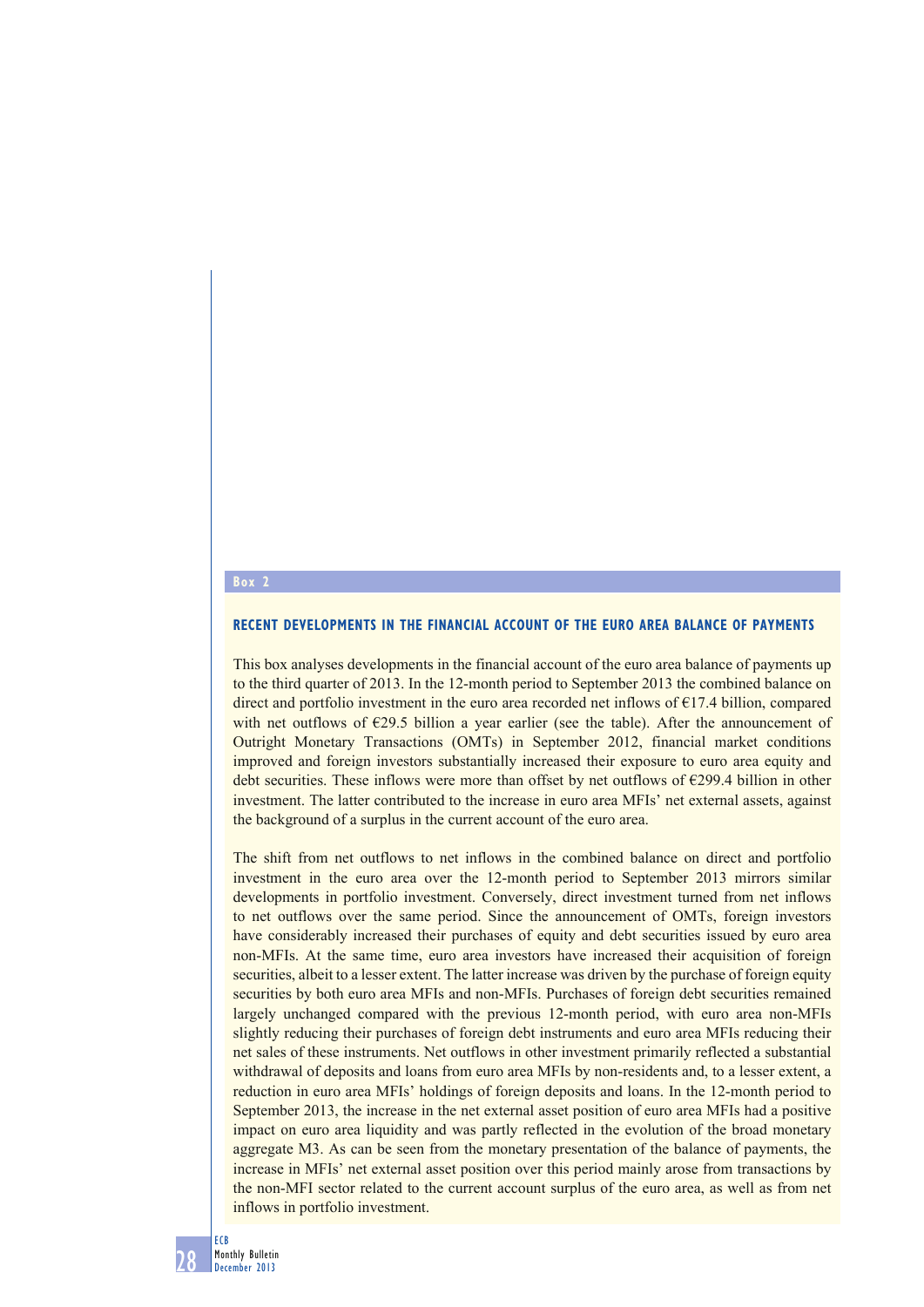## **ECONOMIC AND MONETARY DEVELOPMENTS**

Monetary and financial developments

In the third quarter of 2013 net outflows of €38.9 billion were recorded in the combined balance on direct and portfolio investment, compared with net inflows of €18.4 billion in the second quarter (see the chart). The shift in portfolio investment from net inflows in the second quarter to net outflows in the third quarter was partly offset by lower net outflows of direct investment. Within portfolio investment, domestic investors expanded their purchases of foreign equity and debt securities in the third quarter, whereas foreign investors bought smaller amounts of euro area equity securities than in the second quarter and slightly reduced their holdings of euro area debt instruments.

Euro area MFIs continued to scale down their holdings of foreign debt securities – albeit only marginally – in the third quarter of 2013, but remained net purchasers of foreign equity securities. For the first time since the second



quarter of 2012 non-euro area residents were net buyers of equity securities issued by euro area MFIs. At the same time, foreign investors also increased their holdings of debt instruments issued by euro area MFIs, which became net sellers of foreign other investment assets,

## **Main items in the financial account of the euro area balance of payments**

| (EUR billions; non-seasonally adjusted data) |                                      |                    |                |                  |                    |                |                            |                    |                |                  |                    |                |
|----------------------------------------------|--------------------------------------|--------------------|----------------|------------------|--------------------|----------------|----------------------------|--------------------|----------------|------------------|--------------------|----------------|
|                                              | <b>Three-month cumulated figures</b> |                    |                |                  |                    |                | 12-month cumulated figures |                    |                |                  |                    |                |
|                                              | 2013                                 |                    |                |                  |                    |                | 2012                       |                    |                | 2013             |                    |                |
|                                              | June                                 |                    |                | <b>September</b> |                    |                | <b>September</b>           |                    |                | <b>September</b> |                    |                |
|                                              | <b>Assets</b>                        | <b>Liabilities</b> | <b>Balance</b> | <b>Assets</b>    | <b>Liabilities</b> | <b>Balance</b> | <b>Assets</b>              | <b>Liabilities</b> | <b>Balance</b> | <b>Assets</b>    | <b>Liabilities</b> | <b>Balance</b> |
| Financial account <sup>1)</sup>              |                                      |                    | $-56.3$        |                  |                    | $-61.7$        |                            |                    | $-76.0$        |                  |                    | $-243.3$       |
| Combined direct and                          |                                      |                    |                |                  |                    |                |                            |                    |                |                  |                    |                |
| portfolio investment                         | $-84.1$                              | 102.5              |                | $18.4 - 106.1$   | 67.2               |                | $-38.9 -445.1$             | 415.7              |                | $-29.5 -545.7$   | 563.2              | 17.4           |
| Direct investment                            | $-63.1$                              | 14.4               | $-48.7$        | $-48.8$          | 31.5               |                | $-17.3 - 389.8$            | 422.3              |                | $32.5 - 281.4$   | 163.8              | $-117.6$       |
| Portfolio investment                         | $-21.0$                              | 88.1               | 67.1           | $-57.3$          | 35.8               | $-21.6$        | $-55.4$                    | $-6.6$             |                | $-62.0 -264.3$   | 399.3              | 135.0          |
| Equities                                     | $-12.7$                              | 81.5               | 68.8           | $-31.8$          | 41.8               | 9.9            | 38.6                       | 60.8               |                | 99.4 -167.7      | 261.4              | 93.7           |
| Debt instruments                             | $-8.3$                               | 6.6                | $-1.7$         | $-25.5$          | $-6.0$             | $-31.5$        | $-93.9$                    | $-67.4$            | $-161.4$       | $-96.6$          | 137.9              | 41.3           |
| Bonds and notes                              | $-9.2$                               | 7.4                | $-1.8$         | $-19.6$          | $-42.8$            | $-62.3$        | $-57.3$                    | 24.3               |                | $-33.0 - 102.9$  | 42.8               | $-60.1$        |
| Money market                                 |                                      |                    |                |                  |                    |                |                            |                    |                |                  |                    |                |
| instruments                                  | 0.9                                  | $-0.7$             | 0.1            | $-5.9$           | 36.7               | 30.8           | $-36.7$                    | $-91.7$            | $-128.4$       | 6.4              | 95.1               | 101.5          |
| Other investment                             | 55.2                                 | $-131.1$           | $-75.9$        | 78.3             | $-107.7$           | $-29.4$        | 33.4                       | $-29.0$            | 4.4            | 208.8            | $-508.2$           | $-299.4$       |
| <b>Of which: MFIs</b>                        |                                      |                    |                |                  |                    |                |                            |                    |                |                  |                    |                |
| Direct investment                            | $-1.9$                               | 1.2                | $-0.6$         | $-1.9$           | 1.2                | $-0.7$         | 1.6                        | 10.8               | 12.4           | $-3.8$           | 7.1                | 3.3            |
| Portfolio investment                         | 8.7                                  | $-29.0$            | $-20.3$        | $-9.7$           | 9.0                | $-0.7$         | 67.8                       | $-64.3$            | 3.4            | 1 <sub>3</sub>   | $-17.8$            | $-16.4$        |
| Equities                                     | $-3.8$                               | $-17.0$            | $-20.8$        | $-10.1$          | 7.1                | $-3.0$         | 14.7                       | 20.8               | 35.5           | $-37.6$          | $-28.7$            | $-66.4$        |
| Debt instruments                             | 12.5                                 | $-12.0$            | 0.5            | 0.4              | 1.9                | 2.3            | 53.1                       | $-85.1$            | $-32.1$        | 39.0             | 11.0               | 49.9           |
| Other investment                             | $-1.4$                               | $-115.0$           | $-116.4$       | 70.1             | $-112.0$           | $-41.9$        | 170.2                      | $-134.0$           | 36.2           | 172.9            | $-475.2$           | $-302.3$       |
|                                              |                                      |                    |                |                  |                    |                |                            |                    |                |                  |                    |                |

Source: ECB.

Note: Figures may not add up, owing to rounding.